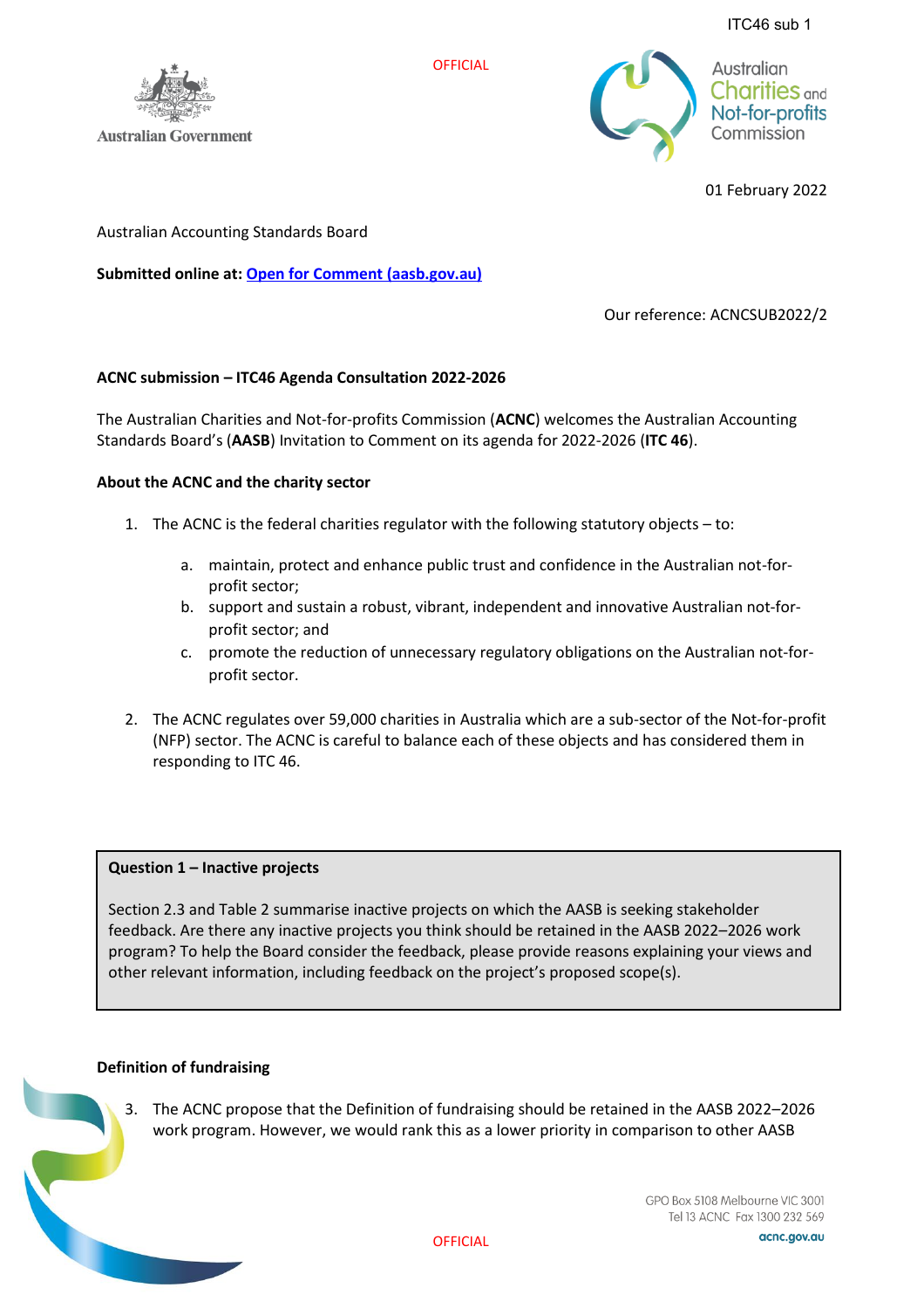

projects, specifically the not-for-profit private sector financial reporting framework development, the conceptual framework for not-for-profit private sector entities, and service performance reporting.

- 4. Fundraising revenue is important for most charities. As noted in the 2019 Charities Report, donations received by charities rose to \$11.8 billion in the 2019 reporting year – an increase of \$1.3 billion from the previous year, with 67% of charities receiving donations. As a result, fundraising-related expenditure can often be a significant expense for many charities.
- 5. There is significant public interest in the disclosure of fundraising expenses and some charities are concerned about negative publicity regarding levels of fundraising expenditure, which can in turn result in charities applying accounting policies intended to minimise fundraising 'ratios'.
- 6. In the absence of accounting standard guidance on this subject, there are inconsistent approaches used by charities. Some charities report expenses on the basis of local state/territory fundraising definitions, resulting in a lack of comparability and consistency in fundraising expense reporting.
- 7. Th[e recent government announcement regarding a national fundraising framework](https://ministers.treasury.gov.au/ministers/michael-sukkar-2019/media-releases/morrison-government-puts-charity-fundraising-reform) is relevant to a standardised definition of fundraising and is good opportunity to engage with state/territory fundraising regulators about harmonising reporting requirements. Most of these regulators have already accepted the ACNC financial reporting framework as satisfying their own respective requirements for a fundraiser that is a registered charity [\(https://www.acnc.gov.au/about/red](https://www.acnc.gov.au/about/red-tape-reduction)[tape-reduction\)](https://www.acnc.gov.au/about/red-tape-reduction).
- 8. This project could also leverage progress, at a global level, from the IFR4NPO consultation regarding fundraising costs, and may be an opportunity to look at modern fundraising methods and challenges, including the application of technology (e.g. cloud-based fundraising vs traditional methods).

#### **Remuneration reporting**

- 9. As a result of recent changes to the *Australian Charities and Not-for-profits Commission Regulation 2013* (Cth), all large charities, including charities preparing special purpose financial statements, will be required to report key management personnel (KMP) remuneration in accordance with AASB 124 or AASB 1060 for the 2022 reporting period onwards (covering 1 July 2021 to 30 June 2022 and later periods). We are currently preparing guidance and tools to support charities in adopting this new measure.
- 10. As a significant number of charities will be reporting KMP remuneration for the first time in the 2022 reporting period, we propose that the AASB continue to monitor developments in remuneration reporting for the charity sector, particularly for this new cohort of charities.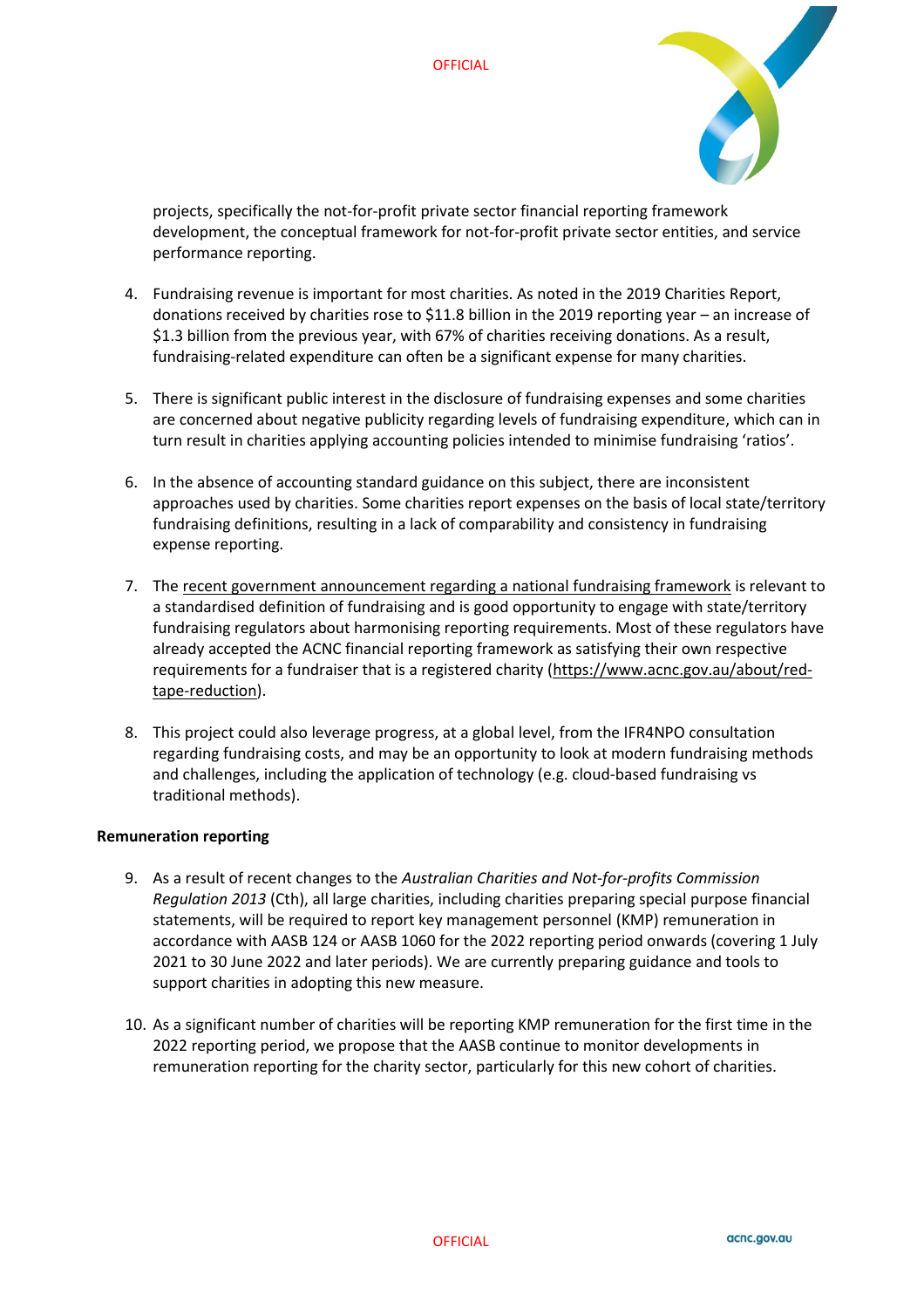

## **Question 2 – Potential projects**

Section 2.4 and Table 3 provide an overview of proposed external reporting projects that the AASB propose to add to the work program.

Do you agree that the AASB should add any of the proposed external reporting projects to the work program? Include any feedback as to the scope of the proposed external reporting projects.

Are there any other projects you think the AASB should include as part of its work program for 2022– 2026? Specify the scope of these projects and take into consideration the AASB's capacity for additional projects.

What priority would you give to each of the potential projects – high, medium or low? To help the Board consider the feedback, please provide reasons explaining your views and other relevant information.

#### **Service performance reporting – High Priority**

- 11. Charities operate for charitable purposes and for the public benefit. In addition to financial reporting for performance and sustainability reasons, service performance reporting can provide useful information for charity stakeholders seeking to assess the progress and impact of charities in achieving their charitable purposes.
- 12. We consider that service performance reporting is of significant interest to charity stakeholders and can improve levels of trust and confidence in charities.
- 13. Charities already report information about their charitable programs to the ACNC and many charities choose to provide additional information about their activities, effectiveness and outcomes in their annual reports. However, the information voluntarily provided by charities is often inconsistent, so a framework for service performance reporting, for example along the lines of the New Zealand model, could result in more consistent and comparable information about service performance for charity stakeholders.
- 14. As service performance reporting should continue to be voluntary, the AASB should consider implementing a voluntary framework.

#### **Digital financial reporting – medium priority**

- 15. Digital financial reporting for charities carries potential benefits, noting that many small charities not currently required to submit financial reports to the ACNC still choose to voluntarily submit their financial reports to demonstrate accountability and transparency.
- 16. The number of questions in the ACNC Annual Information Statements may also be reduced if financial information from a charity's financial report can be captured digitally.

**OFFICIAL**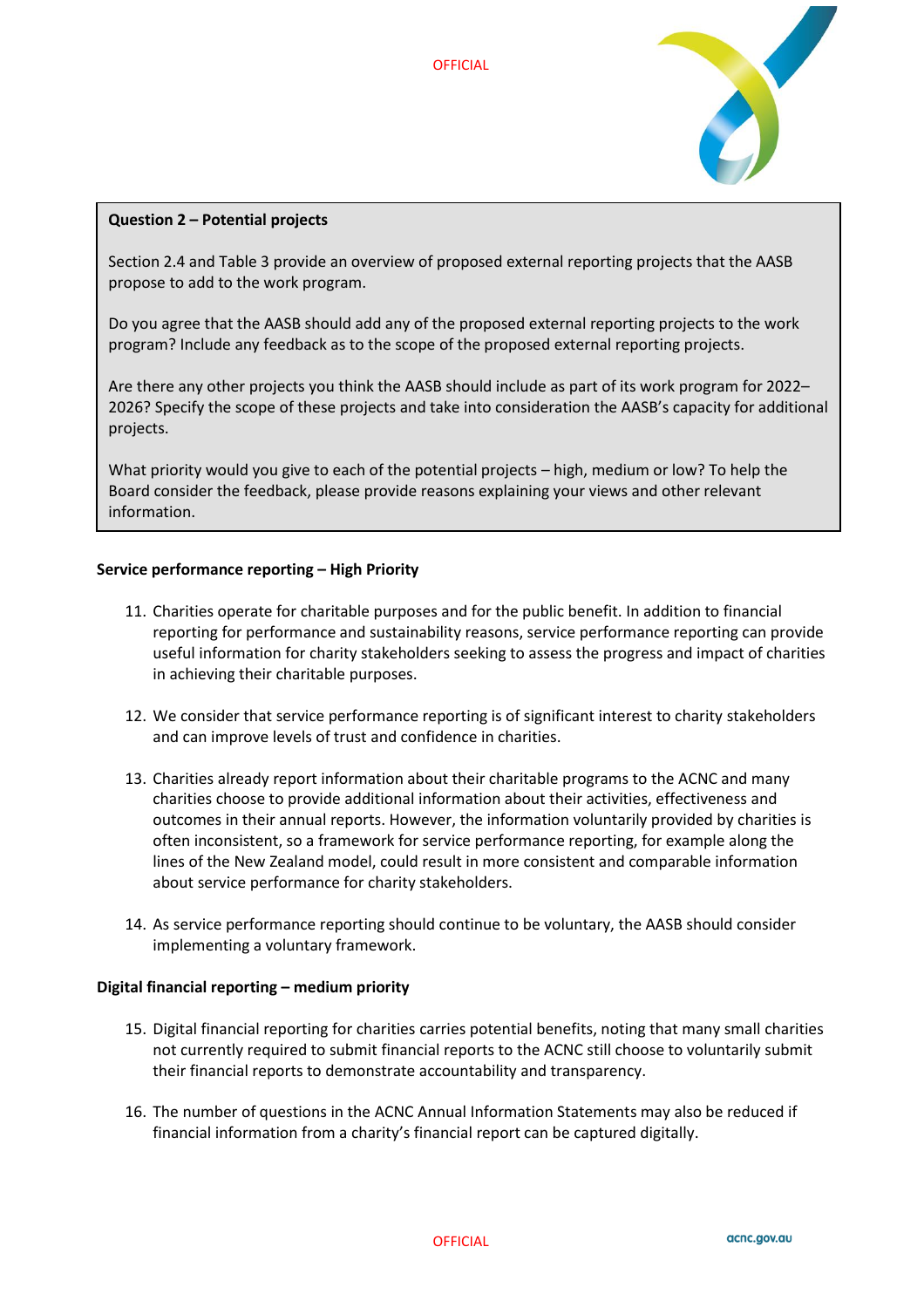

- 17. We also see a potential role for the ACNC's National Standard Chart of Accounts (NSCOA). Digital financial reporting is an opportunity to increase the uptake and use of the NSCOA.
- 18. We note some challenges for charities in adopting digital financial reporting, including: the additional cost for charities to implement compatible software; many charities are run by volunteers; and difficulties convincing software vendors to implement functionality for charities due to the size of the market and the lack of cash-based accounting software for charities that do not use accrual accounting.

#### **Sustainability reporting – low priority**

- 19. The ACNC supports the AASB's plan to gather feedback from stakeholders and we encourage the AASB to consult specifically with charity stakeholders. We note that there is considerable interest in the subject, but at this stage the nature and extent of the sustainability reporting information needs of charity stakeholders are unclear.
- 20. Taking into account the ACNC Act's third object, to promote the reduction of unnecessary regulatory obligations on the sector, the ACNC notes that many charities, particularly smaller charities, do not currently undertake reporting of this type, and so any additional reporting requirements would likely increase costs and administrative burden for those charities.
- 21. At this stage, further research and consultation with the sector is needed to determine whether such reporting by charities would be of sufficient interest to charity stakeholders and whether the benefits of this reporting would outweigh the costs.

#### **Question 3 – Research projects**

Section 3.3 proposes several research projects. Do you agree that the AASB should add any of the proposed research projects to the work program? Are there any other research projects you think the AASB should include as part of its work program for 2022–2026? Specify the scope of these projects and take into consideration the AASB's capacity for additional projects. What priority would you give to each of the potential projects – high, medium or low? To help the Board consider the feedback, please provide reasons explaining your views and other relevant information.

#### **Sustainability reporting – low priority**

22. As noted above, the ACNC suggests that the AASB undertake further research to better understand the sustainability reporting information needs of charity stakeholders and the related costs to charities (refer to ACNC ITC48 Submission [ACNCSUB2022-01]).

#### **Digital financial reporting – medium to high priority**

23. 99% of charities lodge their annual ACNC reporting electronically, Single Touch Payroll has been implemented, and state/territory regulators commonly use online portals to interact with